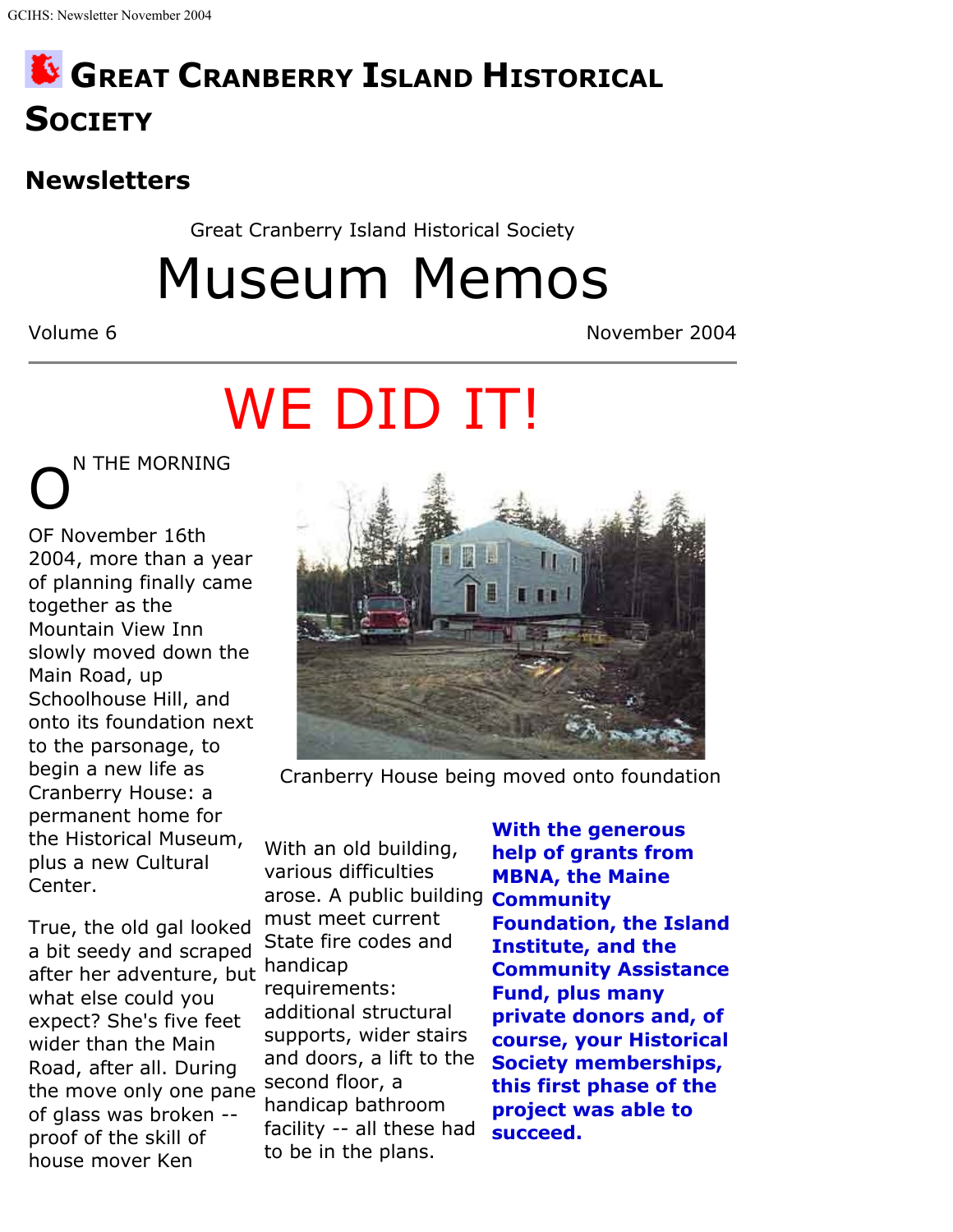#### Jordan.

Most available island residents were there to enjoy the 3-hour show, even in the freezing weather. Ruth Westphal served coffee and muffins on her porch as the building went by.

Bruce Komusin returned to the island from his home on Long Island, NY, to be there for the BIG MOVE, and to assist our Building Committee chairman, Phil Whitney.

Many thanks to them and the other Building Committee members: Sarah Newell, Sam King, Wini Smart, and Gene Vance. They met weekly and sometimes even more often, all summer and into the fall, also making visits off-island to contractors, engineers, and the architect.

The building now has a In Phase 2 next year, full basement, and is level with the road. More fill will be required to level the sloping lot and build a parking space behind the building.

Additional costs over the original estimate caused great concern for the committee members, but by some continue this worthy small miracle, we did accomplish our first year goal.

Hats off to Fundraising chairmen Owen Roberts, Special Events Committee chairman Susanne Shoemaker and all her helpers, and to Charlotte Harlan, for all their successful endeavors. We're wishing Auction chairman Leslie Watson even greater success for next season.

#### **Year 2005**

we'll start renovation, mostly on the first floor. Electric power, water, and a septic system will be needed, as well as rebuilt stairs, wider doors, and a lift to the second floor.

Hopefully we'll receive more grants and other private funding to project.

A wonderful event is planned for next summer to help raise additional funds for Cranberry House.

#### NEW! For Christmas:

Thoughtful gifts for your Cranberry Island friends and relatives.

#### **"Hitty Preble of the Cranberry Isles"**

A flat wooden doll, plus a storybook about Rachel Field's awardwinning book, *Hitty,*

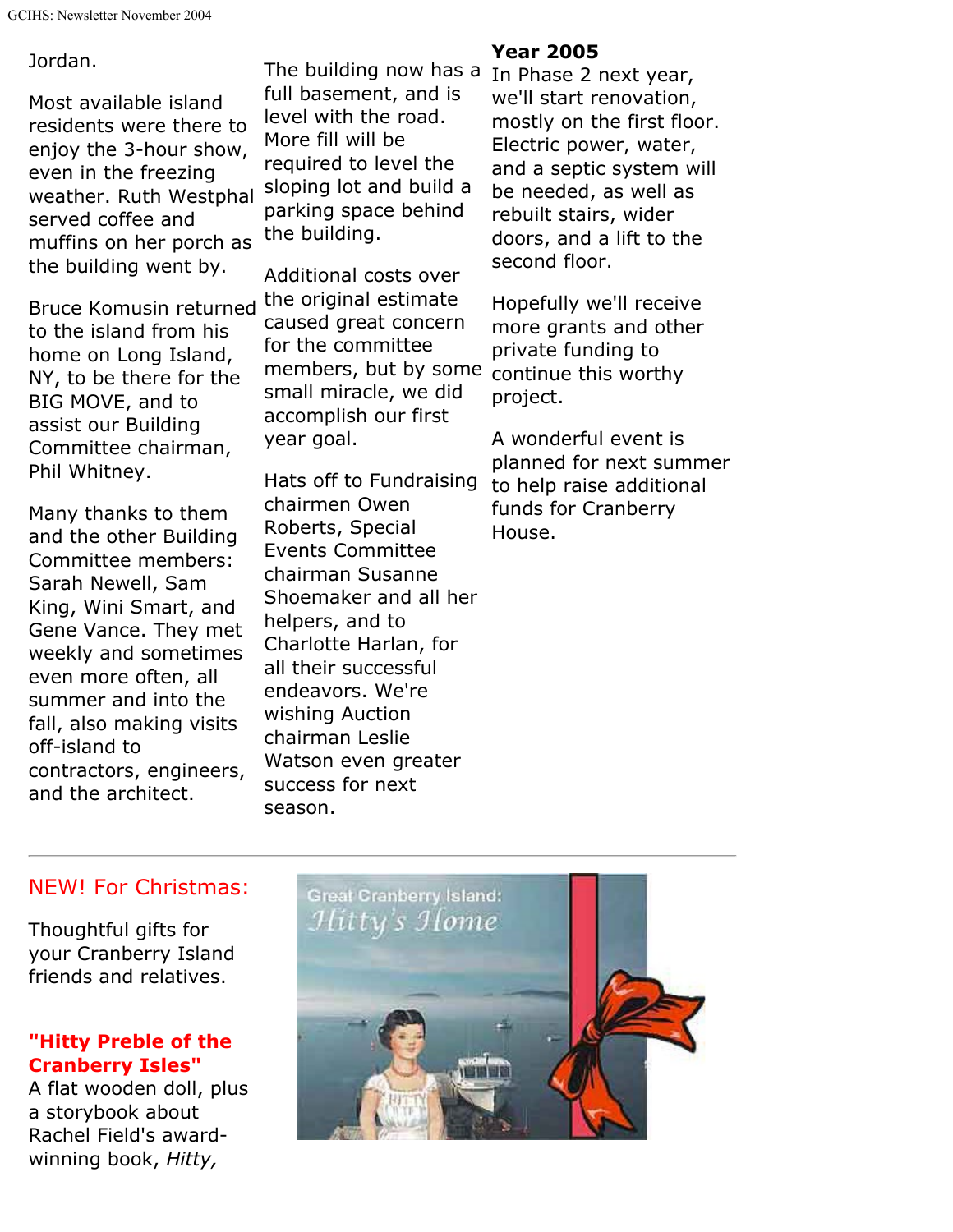*Her First Hundred Years*, and the people and places here on Great Cranberry Island included in her book. --Price including shipping...\$25

#### **"Great Cranberry Island: Hitty's Home"**

This new DVD video is now available. See the description under the picture, above right. --Price including shipping...\$24

#### **"Winter: The Other Season"**

A publication with old photos of the island, plus many stories from year-round residents, by Wini Smart & Bruce Komusin. --Price including shipping...\$22

Order forms on the web at gcihs.org

All proceeds go towards the Cranberry House Building Fund

*Great Cranberry Island Historical Society*

*P.O. Box 12 Cranberry Isles, ME 04625*

This new DVD video shows lovely scenes of Great Cranberry Island, and recounts the history of Rachel Field's visits here and the connection between island places and the ones in her book. (Yes, Rachel Field did take meals at the Mountain View Inn -- now the Cranberry House.)

In the video, Sofie, a cute island 3-year-old, and a Hitty look-alike, visits scenes from the book. Of course she stole the show!

Geoff Wadsworth wrote a wonderful original song, *Hitty's Theme*, sung by our own Audrey Noether. Other islanders played their parts, making it an educational and very enjoyable 25-minute film.

Bruce Komusin and Wini Smart created this video especially to present at the Hitty and Friends 10th Anniversary Reunion, held in Williamsburg, Virginia, on October 30. Before and after the presentation, excited Hitty fans overwhelmed our sales table. Proceeds from this and our other books were \$1500! We had a busy morning!

#### MARK YOUR CALENDAR FOR 2005



Exhibit and Auction to benefit the Cranberry House: Thursday, July 28, 2005 at the Neighborhood House, Northeast Harbor, Maine.

The unique exhibit, all from private collectors, will feature artists inspired by the beauty of the Cranberry Isles. The auction will include paintings, art works, crafts, and gifts. Cranberry Isles music and refreshments will make this a highlight of your summer!

You can help three ways: volunteer to act as hostess during the event, donate an artwork, gift, or craft item for sale at the auction, or personal